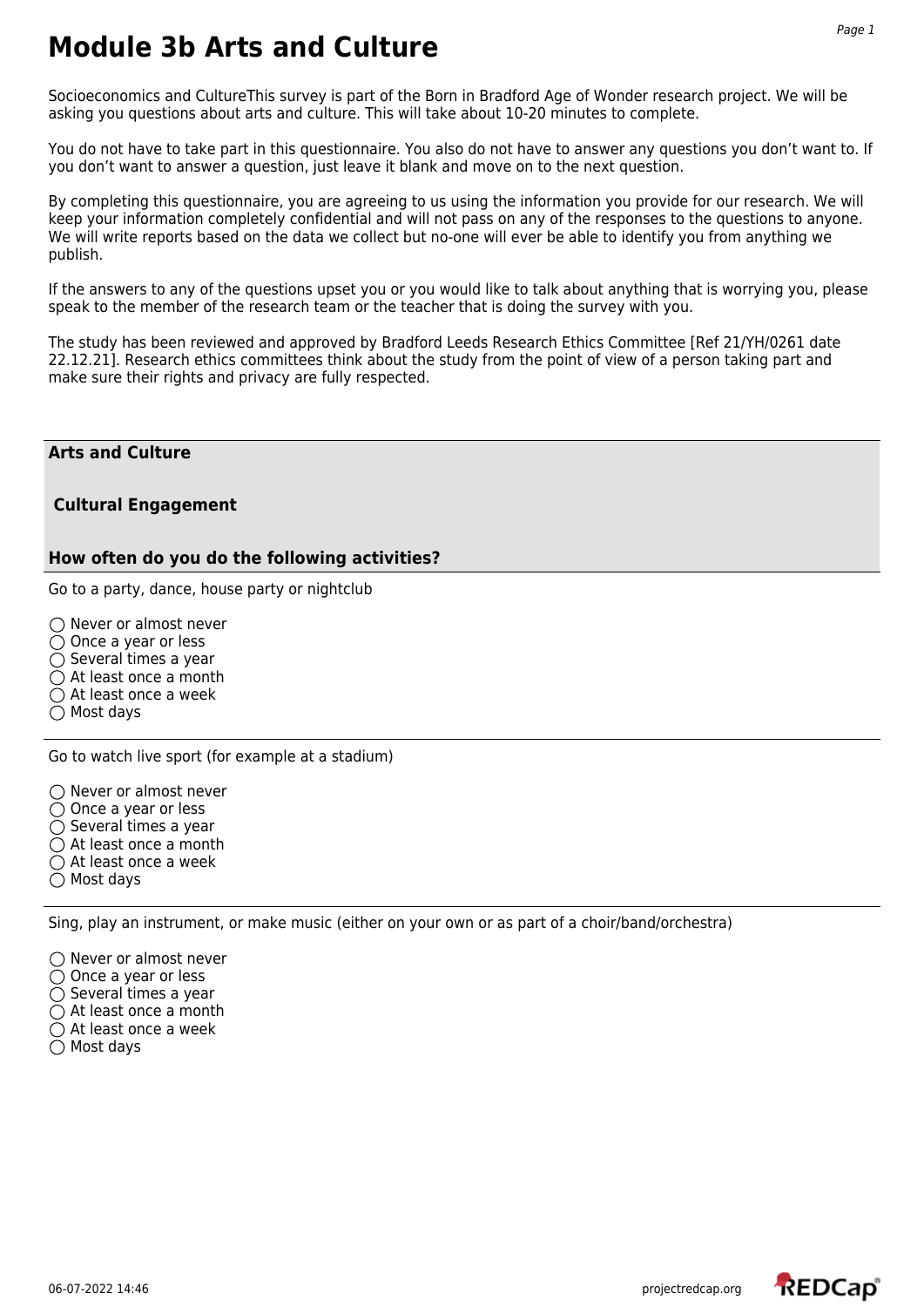Go to a live music concert or gig

 $\bigcap$  Never or almost never ◯ Once a year or less  $\bigcirc$  Several times a year

 $\bigcirc$  At least once a month

 $\bigcirc$  At least once a week

○ Most days

Go to some other type of live performance, such as a play, pantomime, opera, dance, or circus

 $\bigcirc$  Never or almost never

- Once a year or less
- $\bigcirc$  Several times a year
- At least once a month
- $\bigcirc$  At least once a week
- $\bigcirc$  Most days

Read for enjoyment

 $\bigcirc$  Never or almost never  $\bigcirc$  Once a year or less  $\bigcirc$  Several times a year  $\bigcirc$  At least once a month  $\bigcirc$  At least once a week  $\bigcirc$  Most days

Go to youth clubs

 $\bigcirc$  Never or almost never

- ◯ Once a year or less
- $\bigcirc$  Several times a year
- $\bigcirc$  At least once a month
- $\bigcirc$  At least once a week
- $\bigcirc$  Most days

Go to explorer scouts/ senior guides.

 $\bigcirc$  Never or almost never

- ◯ Once a year or less
- $\bigcirc$  Several times a year
- $\bigcirc$  At least once a month
- $\bigcirc$  At least once a week
- Most days

Go to a library

- $\bigcap$  Never or almost never
- $\bigcirc$  Once a year or less
- $\bigcirc$  Several times a year
- $\bigcirc$  At least once a month
- $\bigcirc$  At least once a week
- $\bigcirc$  Most days

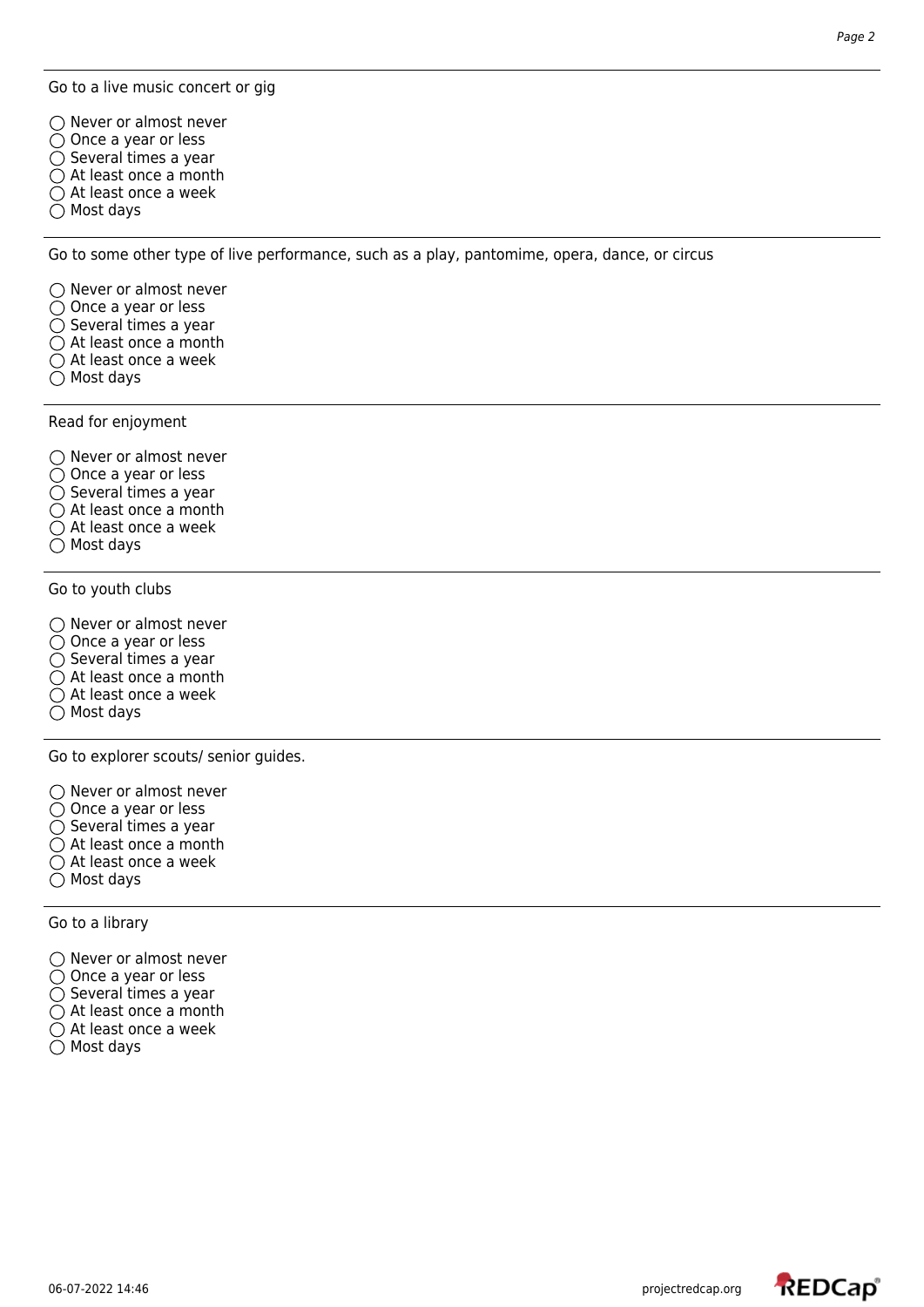Go to museums or galleries, visit a historic place or stately home

 $\bigcap$  Never or almost never ◯ Once a year or less  $\bigcirc$  Several times a year  $\bigcirc$  At least once a month ○ At least once a week  $\bigcirc$  Most days

Do voluntary, charity or community work

 $\bigcirc$  Never or almost never

- Once a year or less
- $\bigcirc$  Several times a year
- At least once a month
- $\bigcirc$  At least once a week
- $\bigcirc$  Most days

Go to a political meeting, march, rally or demonstration

 $\bigcirc$  Never or almost never  $\bigcirc$  Once a year or less  $\bigcirc$  Several times a year  $\bigcirc$  At least once a month  $\bigcirc$  At least once a week

 $\bigcirc$  Most days

Attend a religious service

 $\bigcirc$  Never or almost never  $\overline{O}$  Once a year or less  $\bigcirc$  Several times a year  $\bigcirc$  At least once a month  $\bigcirc$  At least once a week  $\bigcirc$  Most days

Participate in a poetry/spoken word session

- $\bigcirc$  Never or almost never
- ◯ Once a year or less
- $\bigcirc$  Several times a year
- At least once a month
- $\bigcirc$  At least once a week
- $\bigcirc$  Most days

Do creative writing (outside of school or work)

 $\bigcap$  Never or almost never

- $\bigcirc$  Once a year or less
- $\bigcirc$  Several times a year
- $\bigcirc$  At least once a month
- $\bigcirc$  At least once a week
- $\bigcirc$  Most days



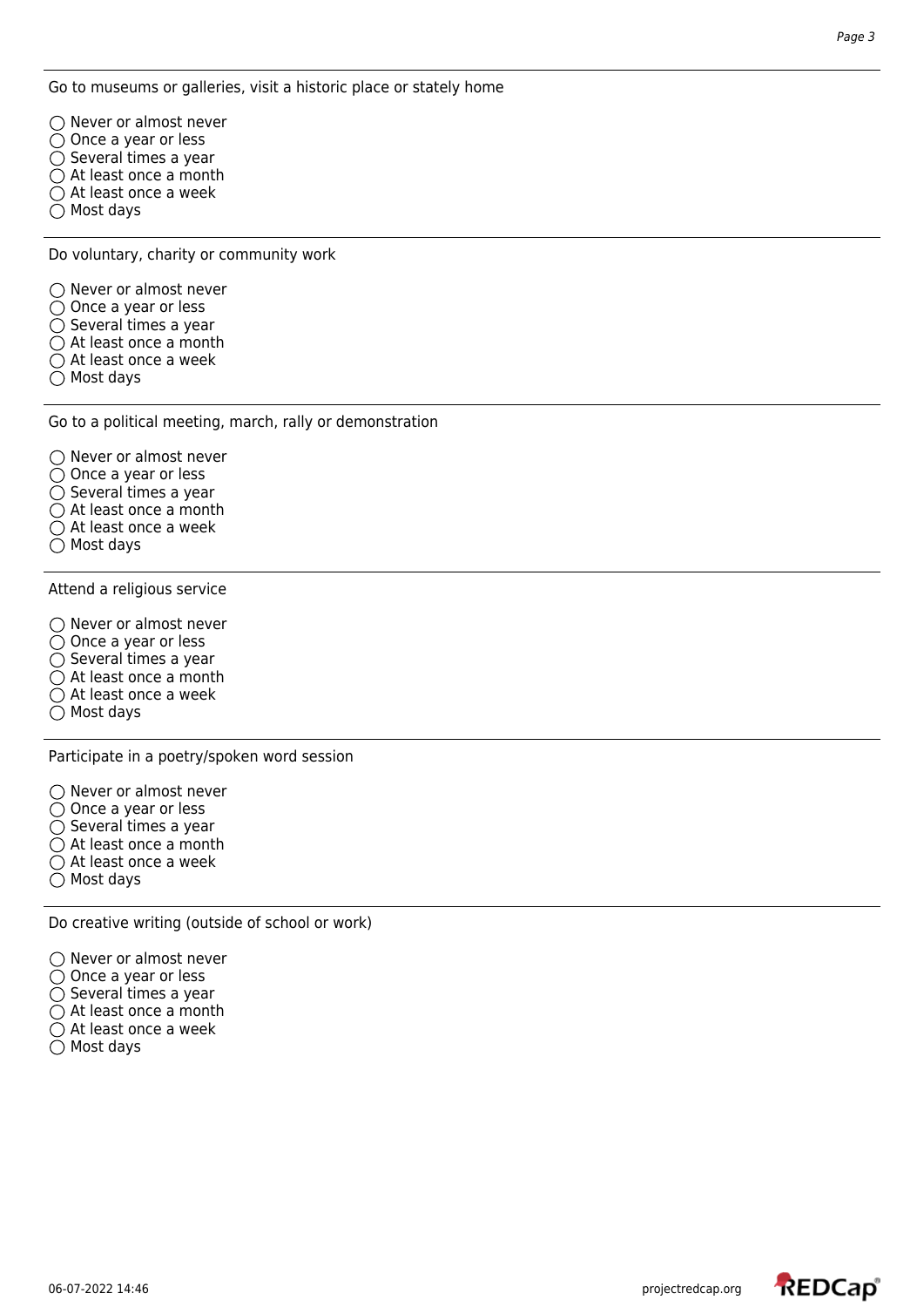Take part in theatre, dance, circus, or other performance activities

 $\bigcirc$  Never or almost never ◯ Once a year or less  $\bigcirc$  Several times a year  $\bigcirc$  At least once a month ○ At least once a week  $\bigcirc$  Most days

Make your own drawing, painting, sculpture, or other artwork (things that are made by hand)

 $\bigcirc$  Never or almost never ○ Once a year or less  $\bigcirc$  Several times a year ○ At least once a month  $\bigcirc$  At least once a week  $\bigcirc$  Most days

Make your own graphic designs, photographs, or films/videos (things that are made using digital technology, including content for social media like Instagram and TikTok)

 $\bigcap$  Never or almost never  $\bigcirc$  Once a year or less  $\bigcirc$  Several times a year  $\bigcirc$  At least once a month ○ At least once a week  $\bigcap$  Most days

Are there any cultural activities that you do that you would like to tell us about?

What motivates you to participate in artistic or cultural activities? You can choose more than one option.

I enjoy the activity

- It's an opportunity to socialise with my friends
- $\Box$  To improve my skills/ develop some talent

 $\Box$  To feel better emotionally

 $\mathcal{L}_\text{max}$  , where  $\mathcal{L}_\text{max}$  and  $\mathcal{L}_\text{max}$  and  $\mathcal{L}_\text{max}$ 

- $\Box$  To express emotions and opinions through art
- $\Box$  Other (please specify)

Please specify:

If there are activities from the list above that you would like to do, but don't do at the moment, what are the reasons for not doing them?

You can choose more than one option.

 $\mathcal{L}_\text{max}$ 

 $\Box$  I do not have enough time

 $\Box$  It is too expensive

 $\Box$  I have health problems that prevent me from participating

 $\Box$  There are no facilities to do artistic activities in my local area

- $\Box$  I can't find any information about the activities on offer
- $\Box$  The closest facility/ arts academy is too far away
- $\Box$  I'm not interested in the arts

 $\Box$  Other (please specify)

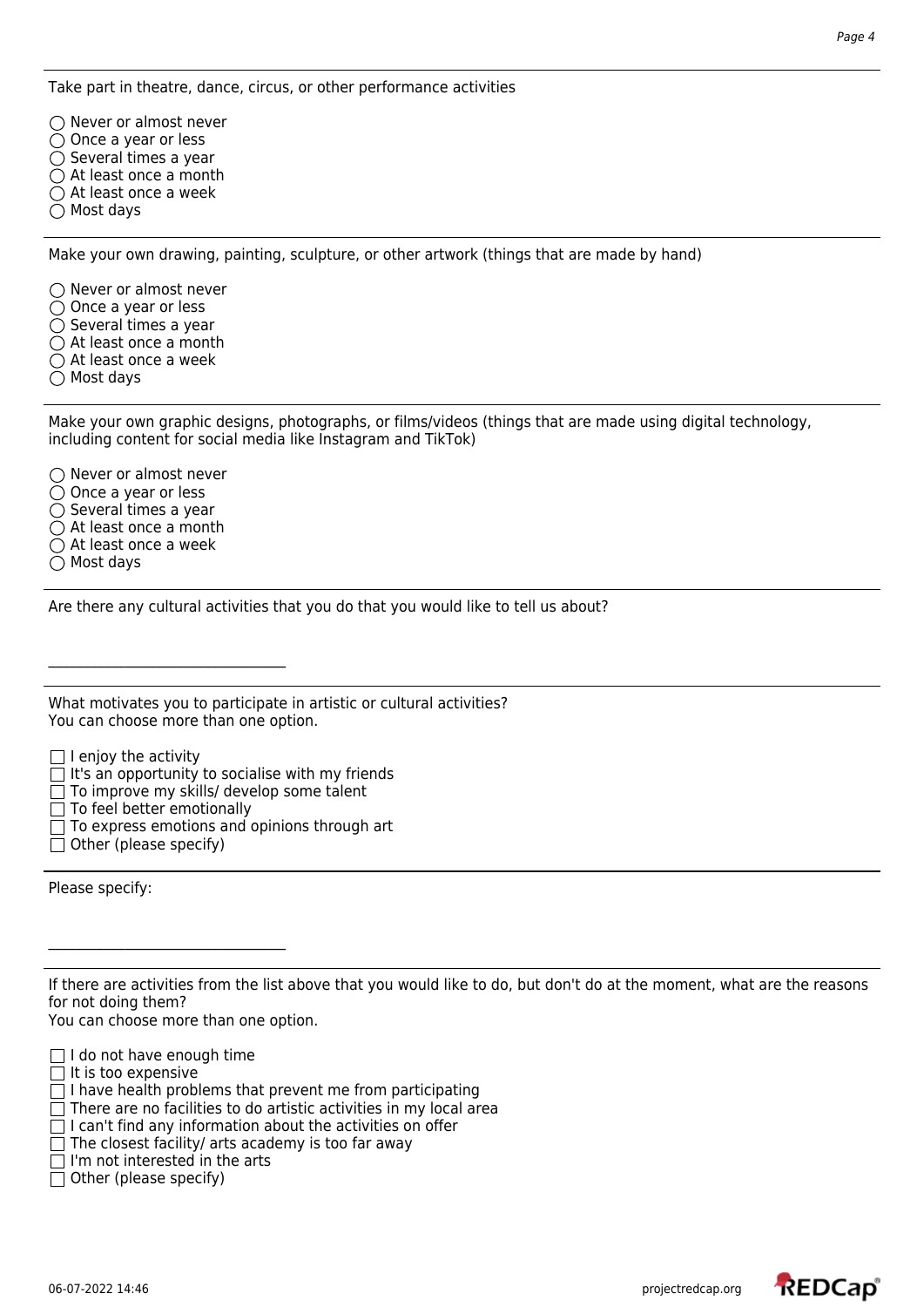Please complete the following questions with a maximum of three artistic activities that you have done in the last 30 days:

\_\_\_\_\_\_\_\_\_\_\_\_\_\_\_\_\_\_\_\_\_\_\_\_\_\_\_\_\_\_\_\_\_\_

Activity 1:

- $\bigcirc$  Attend party, dance, house party, or night club ○ Watch live sport  $\bigcirc$  Sing, play an instrument, or make music  $\bigcirc$  Watch live music concert or gig Watch play, pantomime, opera, dance, or circus  $\bigcirc$  Read for enjoyment  $\bigcirc$  Attend youth club Attend explorer scouts/ senior guides  $\bigcirc$  Visit library  $\bigcirc$  Visit museums, galleries, or place of historical significance Voluntary, charity, or community work  $\bigcirc$  Political meeting, march, or rally  $\bigcirc$  Attend religious service  $\bigcirc$  Participate in poetry/spoken word session  $\bigcirc$  Creative writing (outside school)  $\bigcirc$  Perform theatre, dance, circus
- 
- $\bigcirc$  Make drawing, painting, sculpture
- $\bigcirc$  Make graphic designs, photographs, films/videos

Who are you doing this activity with?

○ Alone With friends  $\bigcirc$  Other (please specify)

Please specify:

Where do you go to do this activity?

 $\bigcirc$  School/College or higher education Work  $\bigcirc$  Arts academy or club  $\bigcirc$  Local community center  $\bigcirc$  Church  $\bigcirc$  At home/virtual  $\bigcirc$  Other (please specify)

 $\mathcal{L}_\text{max}$  , where  $\mathcal{L}_\text{max}$  and  $\mathcal{L}_\text{max}$  and  $\mathcal{L}_\text{max}$ 

Please specify:

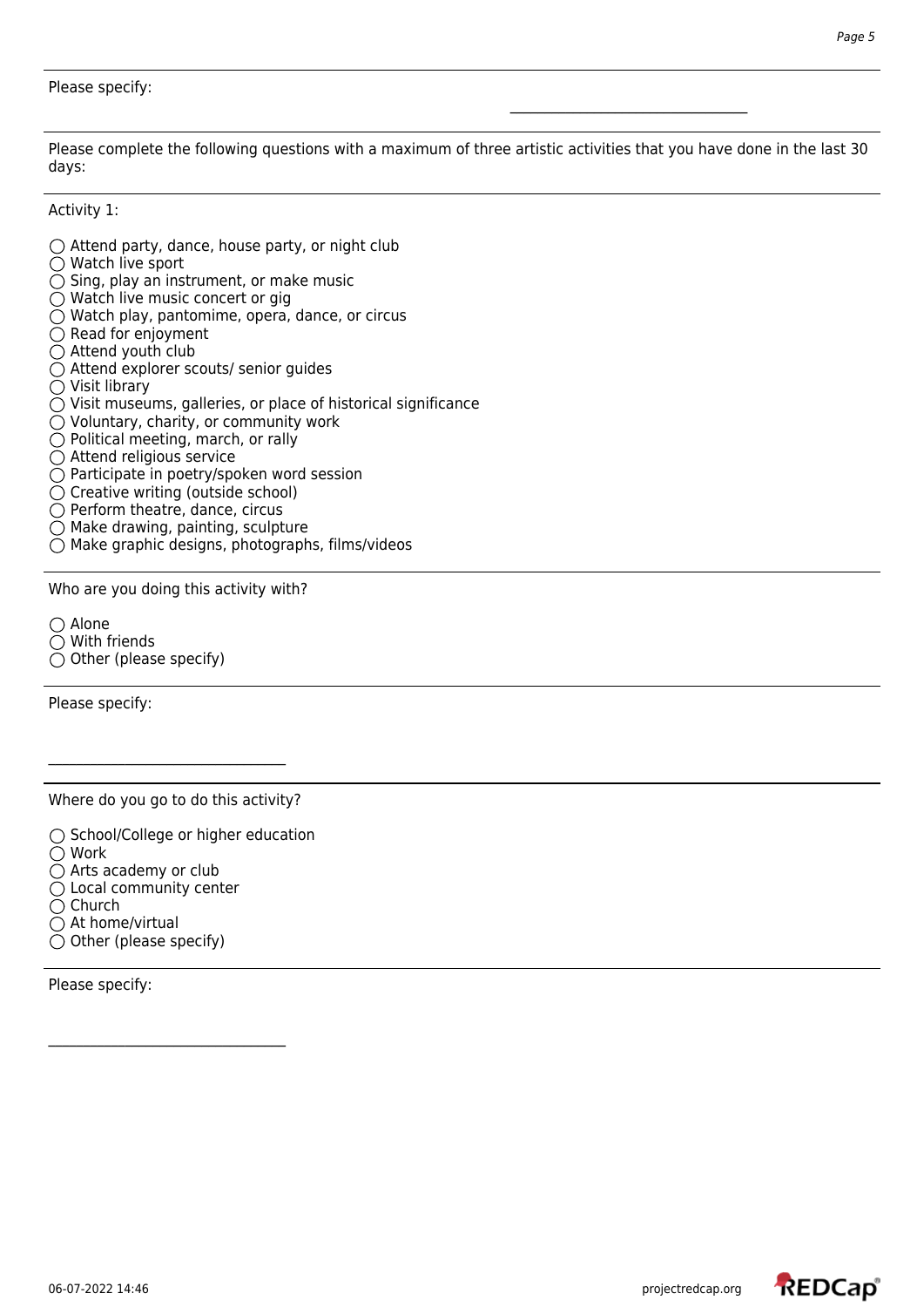Activity 2:

- $\bigcirc$  Attend party, dance, house party, or night club
- ◯ Watch live sport
- $\bigcirc$  Sing, play an instrument, or make music
- $\bigcirc$  Watch live music concert or gig
- Watch play, pantomime, opera, dance, or circus
- $\bigcirc$  Read for enjoyment
- $\bigcirc$  Attend youth club
- Attend explorer scouts/ senior guides
- $\bigcirc$  Visit library
- $\bigcirc$  Visit museums, galleries, or place of historical significance
- $\bigcirc$  Voluntary, charity, or community work
- $\bigcirc$  Political meeting, march, or rally
- $\bigcirc$  Attend religious service
- $\bigcirc$  Participate in poetry/spoken word session
- $\bigcirc$  Creative writing (outside school)
- $\bigcirc$  Perform theatre, dance, circus
- $\bigcirc$  Make drawing, painting, sculpture
- $\bigcirc$  Make graphic designs, photographs, films/videos

Who are you doing this activity with?

 $\bigcirc$  Alone With friends  $\bigcirc$  Other (please specify)

Please specify:

Where do you go to do this activity?

 $\bigcirc$  School/College or higher education ◯ Work  $\bigcirc$  Arts academy or club  $\bigcirc$  Local community center  $\bigcirc$  Church  $\bigcirc$  At home/virtual  $\bigcirc$  Other (please specify)

Please specify: